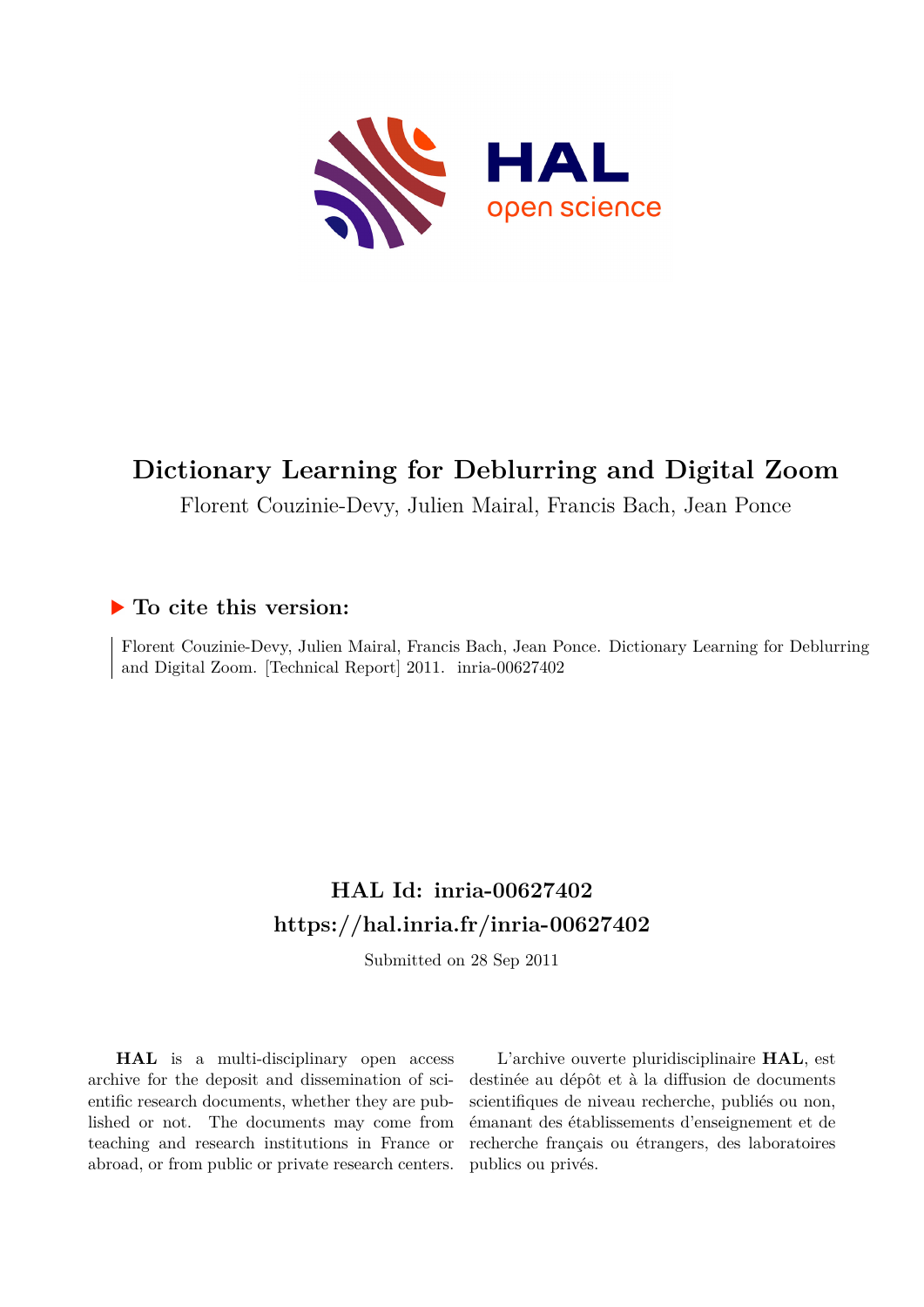# Dictionary Learning for Deblurring and Digital Zoom

Florent Couzinie-Devy · Julien Mairal · Francis Bach · Jean Ponce

Received: date / Accepted: date

Abstract This paper proposes a novel approach to image deblurring and digital zooming using sparse local models of image appearance. These models, where small image patches are represented as linear combinations of a few elements drawn from some large set (dictionary) of candidates, have proven well adapted to several image restoration tasks. A key to their success has been to learn dictionaries adapted to the reconstruction of small image patches. In contrast, recent works have proposed instead to learn dictionaries which are not only adapted to data reconstruction, but also tuned for a specific task. We introduce here such an approach to deblurring and digital zoom, using pairs of blurry/sharp (or low-/high-resolution) images for training, as well as an effective stochastic gradient algorithm for solving the corresponding optimization task. Although this learning problem is not convex, once the dictionaries have been learned, the sharp/high-resolution image can be

J. Mairal

Departement of Statistics, University of California, Berkeley #301, Evans Hall, CA 94720-3860. E-mail: julien@stat.berkeley.edu

#### F. Bach

Sierra Project-Team, Laboratoire d'Informatique de l'Ecole ´ Normale Supérieure (ENS/INRIA/CNRS UMR 8548), 23, avenue d'Italie, CS 81321, 75214 Paris Cedex 13, France. E-mail: francis.bach@inria.fr

#### J. Ponce

recovered via convex optimization at test time. Experiments with synthetic and real data demonstrate the effectiveness of the proposed approach, leading to stateof-the-art performance for non-blind image deblurring and digital zoom.

Keywords deblurring  $\cdot$  super-resolution  $\cdot$  dictionary learning · sparse coding · digital zoom

## 1 Introduction

With recent advances in sensor design, the quality of the signal output by digital reflex and hybrid/bridge cameras is remarkably high. Point-and-shoot cameras, however, remain susceptible to noise at high sensitivity settings and/or low-light conditions, and this problem is exacerbated for mobile phone cameras with their small lenses and sensor areas. Photographs taken with a long exposure time are less noisy but may be blurry due to movements in the scene or camera shake. Likewise, although the image resolution of modern cameras keeps on increasing, there is a clear demand for highquality digital zooming from amateur and professional photographers, whether they crop their family vacation pictures or use footage from camera phones in newscasts. Thus, the classical image restoration problems of denoising, deblurring, multi-frame super-resolution and digital zooming (also called single-image super-resolution) are still of acute and in fact growing importance, and they have received renewed attention lately with the emergence of computational photography (e.g., [8,12, 16]).

The image deblurring problem is naturally ill-posed: Indeed, perfect low-pass filters remove all high-frequency information from images. They are non-invertible operators, and different sharp images can give rise to

F. Couzinie-Devy

Willow Project-Team, Laboratoire d'Informatique de l'Ecole ´ Normale Supérieure (ENS/INRIA/CNRS UMR 8548), 23, avenue d'Italie, CS 81321, 75214 Paris Cedex 13, France. E-mail: couzinie@ens.fr

Willow Project-Team, Laboratoire d'Informatique de l'Ecole ´ Normale Supérieure (ENS/INRIA/CNRS UMR 8548), 23, avenue d'Italie, CS 81321, 75214 Paris Cedex 13, France. E-mail: jean.ponce@ens.fr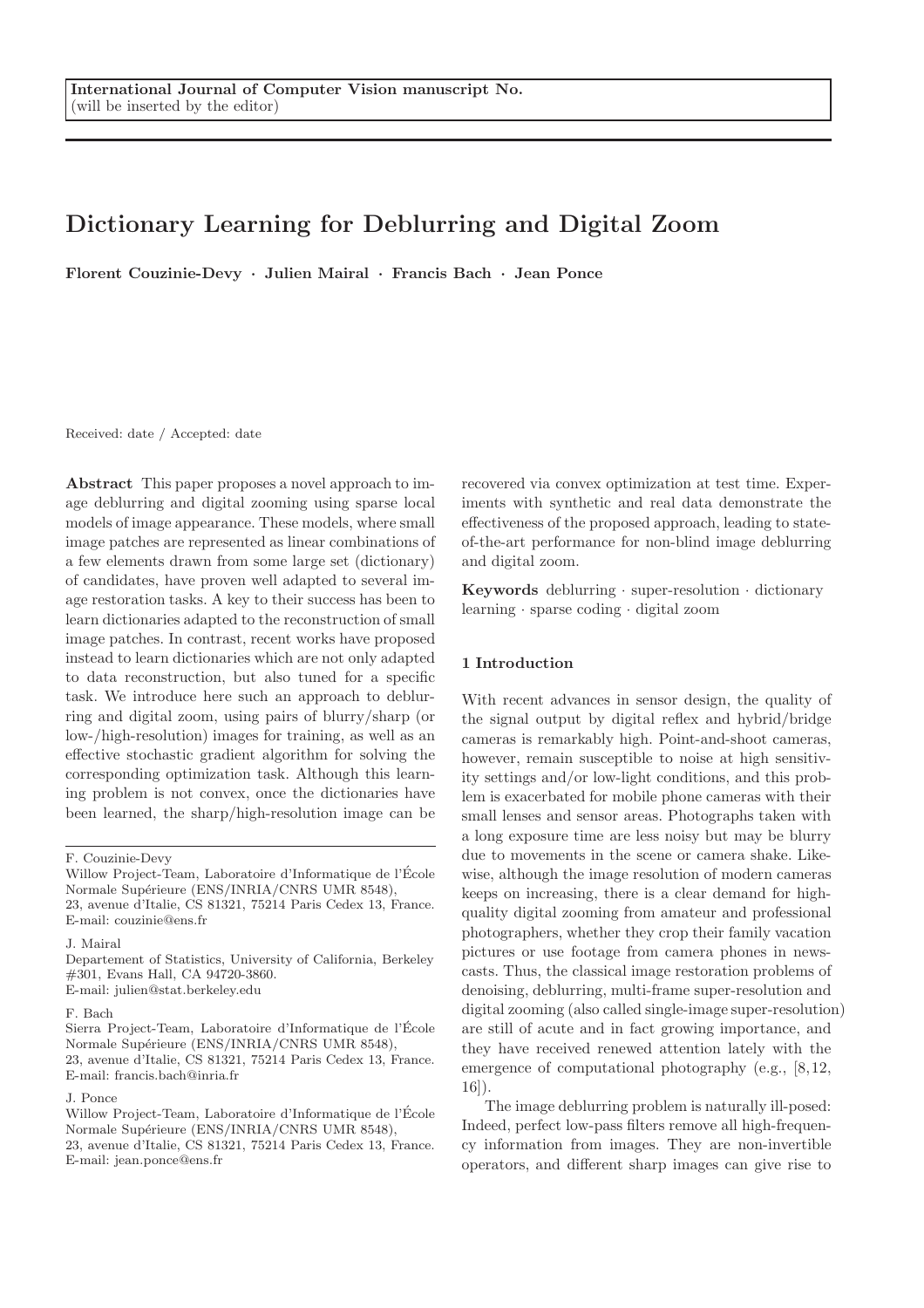the same blurry one. Thus, an appropriate image model is required to regularize the deblurring process. Several explicit priors for natural images have been proposed in the past for different tasks in image restoration. Early work relied on various smoothness assumptions, or image decompositions on fixed bases such as wavelets [20]. More recent approaches include non-local means filtering [1], learned sparse models [6,28,19], piecewise linear estimator [29], Gaussian scale mixtures [22], fields of experts [24], kernel regression [26], and block matching with 3D filtering (BM3D) [3]. Pairs of low-/highresolution images have also been used as an implicit image prior in digital zooming tasks [11], and combining the exemplar-based approach with image self-

We propose in this paper to build on several of these ideas with a new approach to non-blind image deblurring (the blur kernel is assumed to be fixed and known) and digital zooming. Like Freeman et al. [11], we use training pairs of blurry/sharp or low-/high-resolution image patches readily available for these tasks to learn our model parameters. We also exploit learned sparse local models of image appearance, as in [6,28], which have been known to be very effective for several image reconstruction tasks. Our method shares some ideas with the work of Yang et al. [28], but our formulation combines several novelties that improves the results:

similarities at different scales has recently led to im-

pressive results [12].

- Whereas the approach of [28] is purely generative (this model learns how to simultaneously reconstruct pairs of low- and high-resolution patches), our approach learns how to reconstruct a high-resolution patch given a low-resolution one. In essence, the difference is the same as between generative and discriminative models in machine learning.

- We present a novel formulation for non-blind image deblurring and digital zooming, combining a linear predictor with dictionary learning, and show with extensive experiments on both synthetic and real data that our approach is competitive with the state of the art for these two tasks.

- We adapt the stochastic gradient descent of [17] for solving the corresponding learning problem allowing the use of large databases of training patches (typically several millions).

**Notation.** We define for  $p \geq 1$  the  $\ell_p$  norm of a vector  $\boldsymbol{x}$  in  $\mathbb{R}^m$  as  $\|\boldsymbol{x}\|_p = \left(\sum_{i=1}^m |\boldsymbol{x}[i]|^p\right)^{1/p}$ , where  $x[i]$  denotes the *i*-th coordinate of x. We denote the Frobenius norm of a matrix **X** in  $\mathbb{R}^{m \times n}$  by  $\|\mathbf{X}\|_F =$  $(\sum_{i=1}^m \sum_{j=1}^n |\mathbf{X}[i,j]|^2)^{1/2}.$ 

### 2 Florent Couzinie-Devy et al.

# 2 Related Work

### 2.1 Deblurring and Digital Zoom

Blur is a common image degradation, and the literature on the subject is quite large (see, e.g.,  $[5,8-10,16,26]$ ). Most existing methods assume a shift-invariant blur operator such that a blurry image B can be modelled as the convolution of the sharp image S with a fixed blur kernel k:

$$
\mathbf{B} = \mathbf{k} * \mathbf{S} + \mathbf{n},\tag{1}
$$

where n is an additive noise, usually i.i.d. Gaussian with zero mean. This model, while often satisfactory, does not take into account the fact that blur due to defocus or rotational camera motion is not uniform [16]. But, at least locally, it is sufficient to describe many types of blurs.

In the noiseless case when the filter is a known imperfect low-pass filter—that is, there is no zero in its Fourier transform, the blurring operator is invertible and deblurring amounts to inverting the Fourier transform. However, noise is always present in natural images, and even a small amount dominates the signal in high frequencies, leading to numerous artefacts. Regularization methods have been extensively studied to tackle this problem [14]. They usually impose smoothness constraints on the reconstructed images. The most recent and effective algorithms in this line of work usually adopt a two-step approach [4,10,13]: first, a simple regularized inversion of the blur is performed, then the resulting image is processed with classical denoising algorithms to remove artefacts. Various denoising methods have been used for this task: for instance, a Gaussian scale mixture model (GSM) [13], the shapeadaptive discrete cosine transform [10], or block matching with 3D-filtering kernel regression [4].

The digital zooming literature has seen in recent years the development of another line of research, following the exemplar-based method introduced by Freeman et al. [11]. Correspondences between high-resolution patches and low-resolution ones are learned by building a large database of such pairs. This idea has been successfully exploited by Glasner et al. [12], leading to state-of-the-art results. Along the same line, but using sparse image representations instead, pairs of corresponding patches are used by Yang et al. [28] to jointly learn high and low-resolution dictionaries. As shown in Section 3, the method we propose exploits these exemplar-based ideas as well, but in a significantly different way.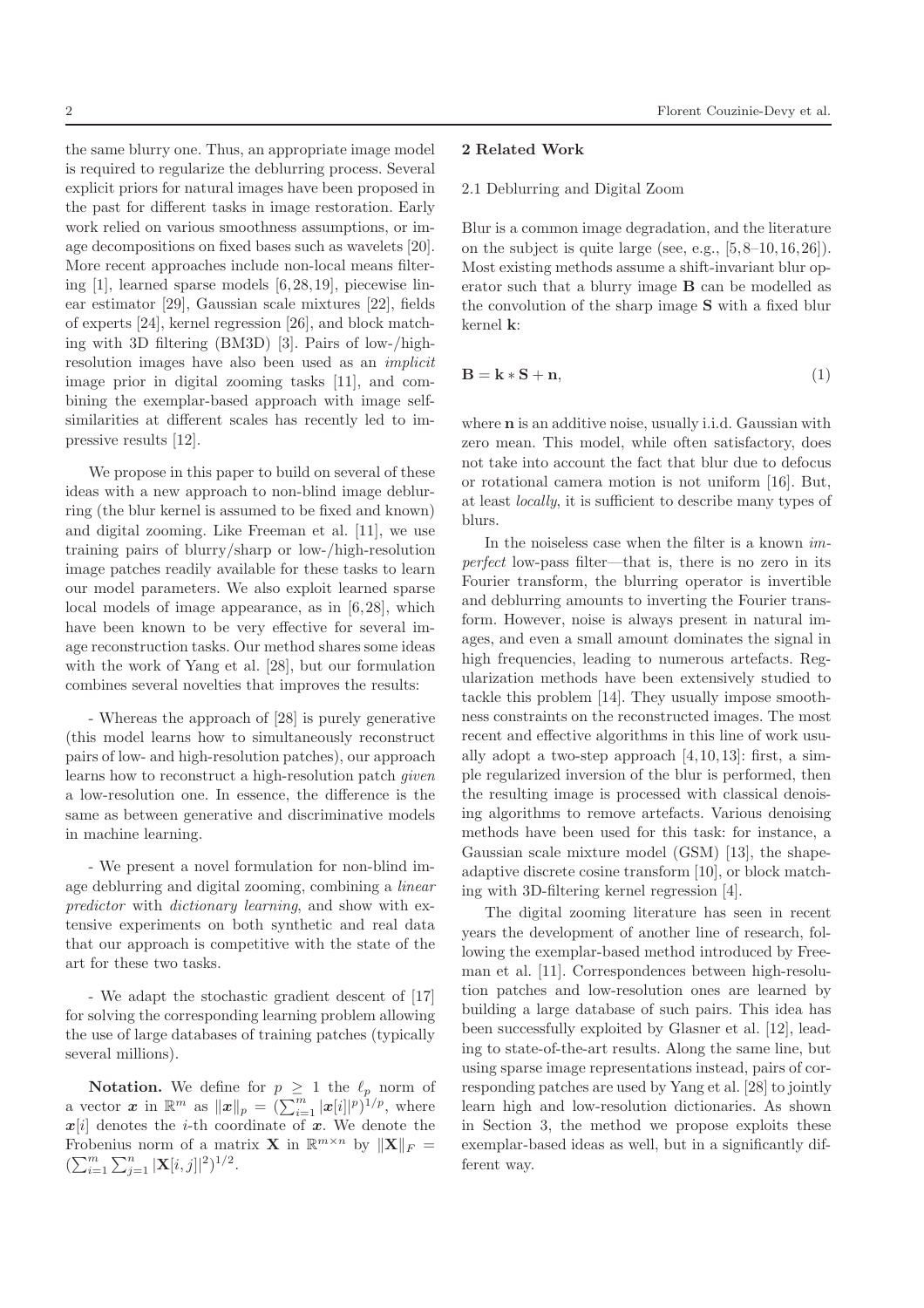#### 2.2 Learned Sparse Representations

Like several recent approaches to image restoration [6, 28], our method is based on the sparse decomposition of image patches. Using a dictionary matrix  $\mathbf{D} = [\mathbf{d}_1, \dots, \mathbf{d}_k]$ in  $\mathbb{R}^{m \times k}$ , a signal  $\boldsymbol{x}$  in  $\mathbb{R}^m$  is reconstructed as a linear combination of a few columns of D, called atoms or dictionary elements. In typical image processing applications, m is relatively small, for instance  $m = 64$  for image patches of size  $8 \times 8$  pixels, and k can be larger than m, e.g.,  $k = 256$ . We say that the dictionary **D** is well adapted to a vector  $x$  when there exists a sparse vector  $\boldsymbol{\alpha}$  in  $\mathbb{R}^k$  such that  $\boldsymbol{x}$  can be approximated by the product  $\mathbf{D}\alpha$ .

Exploiting these types of models usually requires a "good" dictionary. It can either be prespecified or designed by adapting its content to fit a given set of signal examples. Choosing prespecified atoms is appealing: The theoretical properties of the corresponding dictionaries can often be analysed, and, in many cases, it leads to fast algorithms for computing sparse representations. This is indeed the case for wavelets [20], curvelets, steerable wavelet filters, short-time Fourier transforms, etc. The success of the corresponding dictionaries in applications depends on how suitable they are to sparsely describe the relevant signals.

Another approach consists of learning the dictionary on a set of signal examples. The sparse decomposition of a patch  $x$  on a fixed dictionary  $D$  can be achieved by solving an optimization problem called Lasso in statistics [27] or basis pursuit in signal processing [2]:

$$
\min_{\alpha \in \mathbb{R}^k} \|x - \mathbf{D}\alpha\|_2^2 + \lambda \|\alpha\|_1,\tag{2}
$$

where the code  $\alpha$  in  $\mathbb{R}^k$  is the representation of  $x$  over the dictionary  $\mathbf{D}$ , and  $\lambda$  is a parameter for controlling the sparsity of the solution.<sup>1</sup> Following an idea originally introduced in the neuroscience community by Olshausen and Field [21], Aharon et al. [6] have empirically shown that learning a dictionary D adapted to natural images could lead to better performance for image denoising than using off-the-shelf ones. For a database of  $n$  patches of size  $m$ , a dictionary is learned by solving the following optimization problem

$$
\min_{\mathbf{D}\in\mathcal{D},\boldsymbol{\alpha}_i\in\mathbb{R}^k} \frac{1}{n}\sum_{i=1}^n \|\boldsymbol{x}_i - \mathbf{D}\boldsymbol{\alpha}_i\|_2^2 + \lambda \|\boldsymbol{\alpha}_i\|_1,\tag{3}
$$

where  $x_i$  is the *i*-th patch of the training set, and  $\alpha_i$ is its associated sparse code. To prevent the columns

Several algorithms have been designed to address this problem. They either update **D** and the vectors  $\alpha_i$ in a sequential way [6], or are based on stochastic approximations [18,21].

#### 2.3 Deblurring with Dictionaries

Several methods using dictionaries for deblurring have been presented in recent years [28,29]. Yu et al. [29], while not learning a dictionary as presented in the previous section, uses orthogonal basis obtained with principal component analysis (PCA). By "learning" several such dictionaries (one for each edge direction), and by choosing the best dictionary for each patch, the sharp patch can be reconstructed.

In the pioneering work by Yang et al. [28], a pair of dictionaries  $(D_h, D_s)$  is used, one dictionary for preprocessed blurred patches and the other for sharp patches. The preprocessing consists in the concatenation of oriented high-pass filters (gradients and Laplacian filters). During training,  $D_b$  and  $D_s$  are learned for representing simultaneously (with the same sparse code) the sharp patches with  $D_s$  and the preprocessed blurred patches with  $D_b$ . At test time, given a new preprocessed blurry patch x, a sparse code  $\alpha$  is obtained by decomposing x using  $D_b$ , and ones hopes  $D_s \alpha$  to be a good estimate of the unknown sharp patch.

This method, while appealing by its simplicity, suffers from an asymmetry between training and testing: Whereas in the learning phase, both blurred and sharp patches are used to obtain the sparse codes, at test time the code is only computed using the blurry patches. Our method addresses this problem by a different training formulation. Moreover preprocessing the data has empirically not shown to be necessary.

#### 3 Proposed Approach

We show in this section how to learn dictionaries adapted to the deblurring and digital zoom tasks. As in exemplar-based methods [11,12,28], we are given a training set of  $n$  pairs of patches (obtained from pairs of blurry/sharp images), that are used to estimate model parameters. Unlike the classical dictionary learning problem of Eq. (3) which is unsupervised, our deblurring and digital zoom formulation is therefore supervised, trying to predict the sharp patches from the blurry ones.

<sup>&</sup>lt;sup>1</sup> It is well known that  $\ell_1$  regularization yields a sparse solution for  $\alpha$ , but there is no direct analytic link between the value of  $\lambda$  and the corresponding effective sparsity that it yields.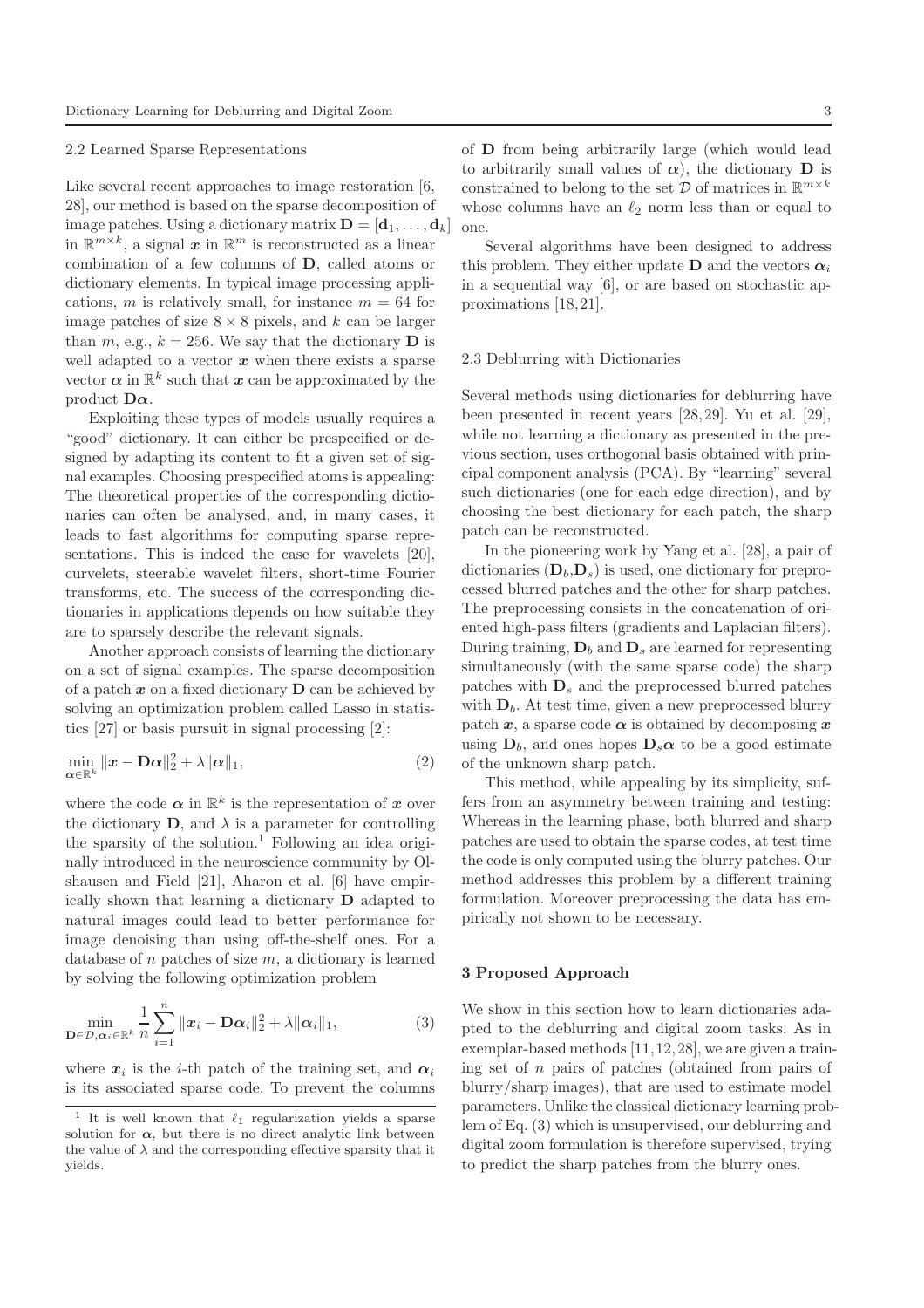To predict a sharp pixel value, it is necessary to observe neighbouring blurry pixels. Sharp patches and blurry patches may therefore have different sizes, which we denote respectively by  $m_b$  and  $m_s$ , with  $m_b$  larger than  $m_s$ . During the test phase, we observe a test image B and try to estimate the underlying sharp image S according to Eq. (1), assuming of course that its blur is of the same nature as the one used during the training phase. The following sections present different formulations to recover an estimate of S.

#### 3.1 Linear Model

Blurring is, at least locally, a linear operation resulting from the convolution of a sharp image with a filter. When the support of the blur kernel is small compared to the patch sizes  $m_s$  and  $m_b$ , one can assume a linear relation between the blurry and sharp patches. Thus, a simple approach to the deblurring problem consists of learning how to invert this linear transform with a simple ridge regression model.

**Training Step:** A training set  $(\mathbf{b}_i, \mathbf{s}_i), i = 1, \ldots, n$ of pairs of blurry/sharp patches is given. The training step amounts to finding the matrix **W** in  $\mathbb{R}^{m_s \times m_b}$  that solves the following optimization problem:

$$
\min_{\mathbf{W} \in \mathbb{R}^{m_s \times m_b}} \frac{1}{n} \sum_{i=1}^n \|\mathbf{s}_i - \mathbf{W} \mathbf{b}_i\|_2^2 + \mu \|\mathbf{W}\|_F^2, \tag{4}
$$

where  $\|\mathbf{W}\|_F$  denotes the Frobenius norm of the matrix  $W$ , *n* is the number of training pairs of patches, and  $\mu$  is a regularization parameter, which prevents overfitting on the training set and ensures that the learning problem is well posed. When  $n$  is very large (several millions), overfitting is unlikely to occur and setting  $\mu$  to a small value (e.g.,  $\mu = 10^{-8}$  in our experiments) leads to acceptable results in practice. For this reason, and for simplifying the notation, we drop the term  $\mu ||\mathbf{W}||_F^2$  in the rest of the paper.

Testing Step: The parameters W are now fixed, and we are given a noisy test image B, the goal being to recover a sharp estimate S. However, as mentioned in Section 2, the noise dominates the signal in high frequencies, and in practice the linear model, which basically tries to invert the blur operator, leads to poor results despite the large amount of training data. Improvements can be achieved using recent denoising algorithms, either by pre-processing B to remove some of its noise, and/or by post-processing the sharp estimate to remove artefacts.

We now pre-process  $\bf{B}$  and call  $\bf{B}$  its denoised version, which is obtained with a denoising algorithm [19], and respectively denote by  $\tilde{\mathbf{b}}_i$  and  $\mathbf{s}_i$  the patches of  $\tilde{\mathbf{B}}$  and  $S$  centered at the pixel  $i$ , using any indexing of the image pixels. Note that the patches  $s_i$  are here different from the ones in the training set, even though we use for simplicity the same notation. We assume with our learned linear model that the relation  $\mathbf{s}_i \approx \mathbf{W} \tilde{\mathbf{b}}_i$  holds for the patch indexed by  $i$ . According to this model, the problem of reconstructing the sharp image S can be written as:

$$
\min_{\mathbf{S}} \frac{1}{n_s} \sum_{i=1}^{n_s} \|\mathbf{s}_i - \mathbf{W}\tilde{\mathbf{b}}_i\|_2^2, \tag{5}
$$

where  $n<sub>s</sub>$  is the number of patches in the image S. By using such a local linear model, and since the patches overlap, each pixel of the image S admits as many predictions as patches it belongs to. The solution of Eq. (5) is the average of the different predictions at each pixel, which is a classical way of aggregating estimates in patch-based methods [6].

This model is easy to optimize and to understand but has several limitations. First, small mistakes made during the denoising process can be amplified by the deblurring step.

Second, when the blur kernel totally suppresses some of the high frequencies of the image, putting them to zero, one cannot recover them with a local linear model: in the Fourier domain it correspond to a multiplication of the nullified coefficient by a finite number. This is one of the motivations for introducing a nonlinear model based on sparse representations to overcome these limitations.

#### 3.2 Dictionary Learning Formulation

In a recent paper, Yang et al. [28] have shown that learning multiple dictionaries to establish correspondences between low- and high-resolution image patches is an effective approach to digital zoom. Following this idea, we propose to learn a pair of dictionaries  $D_s$  in  $\mathbb{R}^{m_s \times k}$  and  $\mathbf{D}_b$  in  $\mathbb{R}^{m_b \times k}$  to reconstruct patterns that the linear model presented in the previous section cannot recover.

**Training step:** Given again a training set  $(b_i, s_i)$ ,  $i = 1, \ldots, n$  of pairs of blurry-noisy/sharp patches, we address

$$
\min_{\mathbf{D}_b \in \mathcal{D}, \mathbf{D}_s, \mathbf{W}} \frac{1}{n} \sum_{i=1}^n \|\mathbf{s}_i - \mathbf{W}\tilde{\mathbf{b}}_i - \mathbf{D}_s \alpha^{\star}(\mathbf{b}_i, \mathbf{D}_b)\|_2^2, \qquad (6)
$$

where  $\alpha^*(b_i, D_b)$  is the solution of the following sparse coding problem

$$
\boldsymbol{\alpha}^{\star}(\mathbf{b}_i, \mathbf{D}_b) \stackrel{\Delta}{=} \underset{\boldsymbol{\alpha} \in \mathbb{R}^k}{\arg \min} \|\mathbf{b}_i - \mathbf{D}_b \boldsymbol{\alpha}\|_2^2 + \lambda \|\boldsymbol{\alpha}\|_1, \tag{7}
$$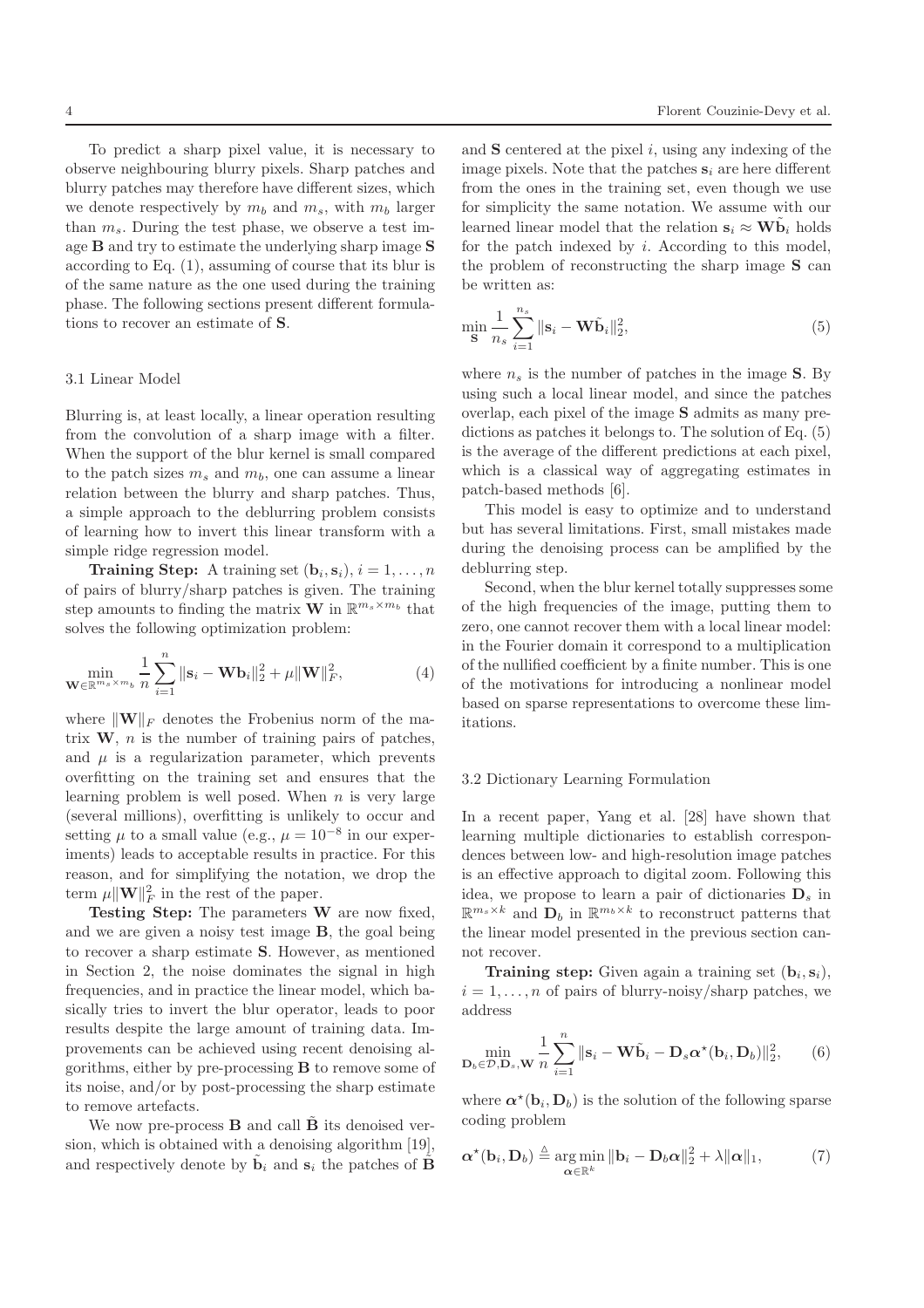which is unique and well defined under a few reasonable assumptions on the dictionary  $D_b$  (see [18] and references therein for more details).<sup>2</sup> The patch  $\tilde{\mathbf{b}}_i$  is a denoisied version of  $\mathbf{b}_i$ . The matrices  $\mathbf{D}_b$  and  $\mathbf{D}_s$ are two dictionaries jointly learned such that for all i,  $\mathbf{W}\tilde{\mathbf{b}}_i + \mathbf{D}_s \alpha^{\star}(\mathbf{b}_i, \mathbf{D}_b)$  is a good estimator of the sharp patch  $s_i$ . Summing two different predictors is a classical way of combining two models. In this case, we are hoping that the addition of the dictionary term to the linear term will permit a better recovery of the high frequencies. The two models are optimized jointly and are not just an averaging of two independent predictors.

Note that  $\mathbf{D}_s$  does not need to be regularized in our formulation. We indeed assume that a large amount of training data is available and as a consequence our model does not suffer from overfitting.

Testing step: According to our model, and using the same notations as in Eq.  $(5)$ , our estimate **S** at test time is achieved by solving the following optimization problem

$$
\min_{\mathbf{S}} \frac{1}{n_s} \sum_{i=1}^{n_s} \|\mathbf{s}_i - \mathbf{W}\tilde{\mathbf{b}}_i - \mathbf{D}_s \boldsymbol{\alpha}^{\star}(\mathbf{b}_i, \mathbf{D}_b)\|_2^2, \tag{8}
$$

where  $\mathbf{s}_i, \mathbf{b}_i, \tilde{\mathbf{b}}_i$  are respectively here the patches centered at pixel  $i$  of the sharp image  $S$ , the blurry, noisy image  $\bf{B}$  and the blurry, denoisied image  $\bf{B}$ .

The optimization problem defined in Eq. (6) is harder than the classical dictionary learning of Eq. (3) or the one formulated by Yang et al. [28], but this formulation presents advantages.

In the work of Yang et al. [28], the sparse coefficients  $\alpha$  are obtained during the training phase by jointly decomposing blurry patches  $\mathbf{b}_i$  and sharp patches  $\mathbf{s}_i$ onto two learned dictionaries  $D_b$  and  $D_s$ . Such a model aims to ensure that there always exists a sparse code  $\alpha$ that both fits the patches  $\mathbf{b}_i$  and  $\mathbf{s}_i$ . However, at test time, since the sharp patches are not available, the vectors  $\alpha$  can only be computed from blurry patches  $\mathbf{b}_i$ , and the fact that the resulting  $\alpha$  should be good for the corresponding sharp patch  $s_i$  is not guaranteed.

Our approach does not suffer from this issue since the sparse coefficients  $\alpha$  are always obtained on blurry patches only, both during the training and testing phase. We learn the dictionaries  $\mathbf{D}_b$  and  $\mathbf{D}_s$  and the linear predictor **W** such that  $s_i$  is well predicted *given* a patch  $b_i$ . Whereas this solves the issue mentioned above, it leads to more challenging optimization problems than [28]. The optimization method we propose builds upon [17],

which provides a general framework for solving such dictionary learning problems. The method is presented briefly in Section 4.

We have presented so far a framework adapted to the deblurring task, where we wanted to obtain a sharp image from a blurry one. The problem of digital zoom consists of increasing the resolution of an image, but can be formulated as a deblurring problem in a simple way: A low-resolution image can indeed be turned into a blurry high-resolution image with any interpolation technique, the task of digital zoom being then to deblur this new image. The training pairs of images can be generated by downsampling high-resolution images. Note that the antialiasing filter applied during downsampling and the choice of the interpolation method are important. We worked with the antialiasing from the Matlab function imresize.

### 4 Optimization

The formulation of Eq (6) for learning a pair of dictionaries  $D_b$  and  $D_s$  and a linear predictor W for the deblurring task is a large-scale learning problem, where many training samples  $(\mathbf{b}_i, \mathbf{s}_i)$  can easily be available. The main difficulty in the optimization comes from the terms  $\alpha^*(b_i, D_b)$ , which are defined as solutions to the sparse coding problem of Eq. (7). The vectors  $\alpha^*(b_i, D_b)$  therefore depend on the dictionary  $D_b$  and are not differentiable with respect to it, preventing us from using a direct gradient descent method.

However, despite these two drawbacks, it has been shown in [17] that such problems enjoy a few asymptotic properties that make it possible to use stochastic gradient descent when the number of training samples is large. Assuming an infinite training set  $(b_i, s_i)$  that are i.i.d. samples drawn from some probability distribution, and under mild assumptions, we define the asymptotic cost function

$$
f(\mathbf{D}_b, \mathbf{D}_s, \mathbf{W}) \stackrel{\Delta}{=} \lim_{n \to +\infty} \frac{1}{n} \sum_{i=1}^n ||\mathbf{s}_i - \mathbf{W} \mathbf{b}_i - \mathbf{D}_s \alpha^{\star}(\mathbf{b}_i, \mathbf{D}_b)||_2^2,
$$
  
=  $\mathbb{E}_{(\mathbf{b}, \mathbf{s})} [||\mathbf{s} - \mathbf{W} \mathbf{b} - \mathbf{D}_s \alpha^{\star}(\mathbf{b}, \mathbf{D}_b)||_2^2],$  (9)

where  $(b, s)$  are random variables distributed according to the joint probability distribution of low/highresolution patches.

The optimization of cost functions that have the form of an expectation over a supposedly infinite training set is usually tackled with stochastic gradient techniques (see [17,18] and references therein), that are iterative procedures drawing randomly one element of the

<sup>2</sup> We have empirically found for our deblurring and superresolution tasks on natural image patches and our dictionaries that the solution of Eq.(7) was always unique. For different tasks or data, the possible non-uniqueness of the Lasso solution could be an issue (see [17]).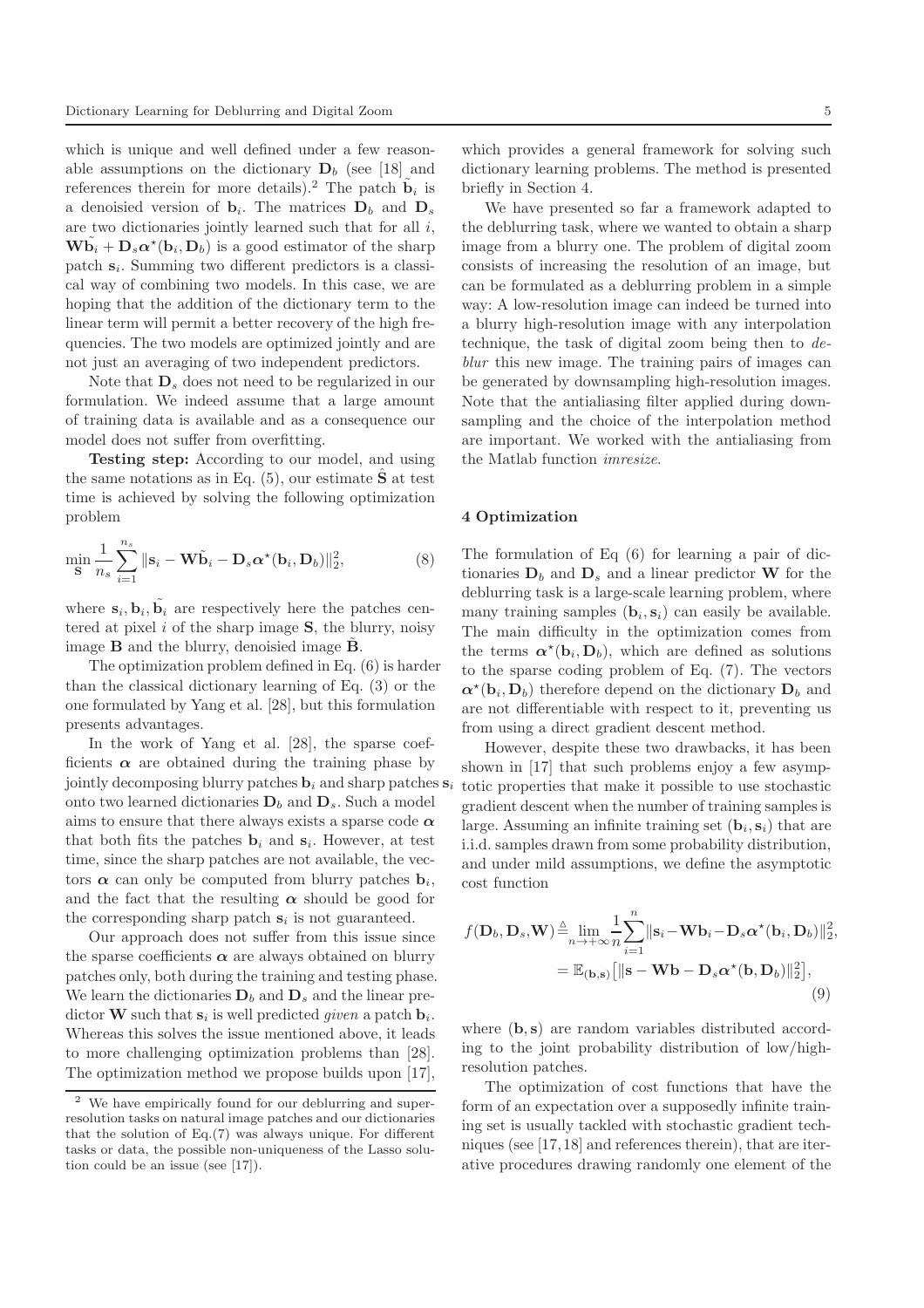training set at a time. Of course training sets are in practice finite, but we have empirically obtained good results by optimizing on a large training set of 10 millions of training patches. This is indeed the approach proposed in [17] for such problems, from which the following proposition can be derived.

Proposition 1 [Differentiability of f] Assume that the training data  $(b, s)$  admits a continuous probability density, and assume the same hypotheses on the dictionary  $D_b$  as in [17]. Then, f is differentiable and

$$
\nabla_{\mathbf{W}} f = -\mathbb{E}_{(\mathbf{b}, \mathbf{s})} [2(\mathbf{s} - \mathbf{D}_s \alpha^* - \mathbf{W} \mathbf{b}) \mathbf{b}^T],
$$
  
\n
$$
\nabla_{\mathbf{D}_s} f = -\mathbb{E}_{(\mathbf{b}, \mathbf{s})} [2(\mathbf{s} - \mathbf{D}_s \alpha^* - \mathbf{W} \mathbf{b}) \alpha^{*T}],
$$
  
\n
$$
\nabla_{\mathbf{D}_b} f = -\mathbb{E}_{(\mathbf{b}, \mathbf{s})} [2(\mathbf{b} \beta^{*T} - \mathbf{D}_b \alpha^* \beta^{*T} - \mathbf{D}_b \beta^* \alpha^{*T})],
$$
\n(10)

where  $\alpha^*$  denotes  $\alpha^*(b, D_b)$ , and

$$
\beta_{\Lambda^C}^* = 0 \text{ and } \beta_{\Lambda}^* = -(\mathbf{D}_{b\Lambda}^T \mathbf{D}_{b\Lambda})^{-1} \mathbf{D}_{s\Lambda}^T (\mathbf{s} - \mathbf{D}_s \alpha^* - \mathbf{W} \mathbf{b}),
$$
\n(11)

where  $\Lambda$  denotes the indices of the nonzero coefficients of  $\alpha^*$ , for any vector **u**, the vector **u**<sub> $\Lambda$ </sub> contains the values of the vector  $\bf{u}$  corresponding to the indices  $\Lambda$ , and for any matrix  $U$ , the matrix  $U_A$  contains the columns of U corresponding to the indices Λ.

Algorithm 1 presents our method for learning  $D_s$ , W and  $D_b$ . It is a stochastic gradient descent algorithm, which adapts [17] to our formulation. It draws randomly one element of the training set at each iteration, computes the terms inside the expectations of Eq. (10), and moves the parameters  $\mathbf{D}_s$ ,  $\mathbf{W}, \mathbf{D}_b$  one step in these directions.

Since  $\mathbf{D}_b$  is constrained to be in the set  $\mathcal{D}$  defined in Eq. (3), an orthogonal projection on this set is required at each iteration of the algorithm. It is denoted by  $\Pi_{\mathcal{D}}$ .

To improve the efficiency of the algorithm, we use a classical heuristic often referred to as : Instead of drawing a single pair of the training set at the same time, we draw  $\eta$  of them, e.g.,  $\eta = 500$ , compute  $\eta$  directions given by Eq. (10), and move the model parameters  $\mathbf{D}_b$ ,  $\mathbf{D}_s$ , W in the average direction. This improves the stability of the stochastic gradient descent algorithm, and experimentally gives a faster convergence. Since our optimization problem is not convex, it requires a good initialization. We proceed as follows: (i) We learn a dictionary  $D_b$  using the unsupervised formulation of Eq. (3) with the software<sup>3</sup> accompanying [18] on the set of patches  $\mathbf{b}_i$ . (ii) We fix  $\mathbf{D}_b$  and optimize Eq. (6)

Algorithm 1 Dictionary Learning for Deblurring and Digital Zoom

Require:  $(b_i, s_i), i = 1, ..., n$  (training set);  $\lambda, \mu \in \mathbb{R}$  (parameters);  $D_b \in \mathcal{D}$  (initial "blurry" dictionary),  $D_s$  (initial "sharp" dictionary); T (number of iterations);  $t_0$ ,  $\rho$  (learning rate parameters for the stochastic gradient descent). for  $t = 1$  to T do

Draw  $(\mathbf{b}_t, \mathbf{s}_t)$  from the training set. Sparse coding: compute  $\alpha^* \triangleq \alpha^*(\mathbf{b}_t, \mathbf{D}_b)$ . Compute the active set:  $\Lambda \leftarrow \{j : \alpha^*[j] \neq 0\}.$ Compute  $\beta^*$  according to Eq. (11). Choose the learning rate  $\rho_t \leftarrow \frac{\rho}{t+t_0}$ . Update parameters:

$$
\mathbf{W} \leftarrow \mathbf{W} + \rho_t (\mathbf{s}_t - \mathbf{D}_s \alpha^* - \mathbf{W} \mathbf{b}_t) \mathbf{b}_t^T,
$$
  
\n
$$
\mathbf{D}_s \leftarrow \mathbf{D}_s + \rho_t (\mathbf{s}_t - \mathbf{D}_s \alpha^* - \mathbf{W} \mathbf{b}_t) \alpha^{*T},
$$
  
\n
$$
\mathbf{D}_b \leftarrow H_{\mathcal{D}} \Big[ \mathbf{D}_b + \rho_t (\mathbf{b} \beta^{*T} - \mathbf{D}_b \alpha^* \beta^{*T} - \mathbf{D}_b \beta^* \alpha^{*T}) \Big].
$$

end for

return 
$$
(D_b, D_s, W)
$$
 (learned model parameters).

with respect to  $\mathbf{W}$  and  $\mathbf{D}_s$ , which is a convex optimization problem. In experiments, this procedure provides us with a good initialization.

### 5 Experiments

We present here experimental results obtained with our method and comparisons with state-of-the-art methods. In all our experiments, after an initialization step described in the previous section, we use the stochastic gradient descent algorithm with one pass over a database of approximately 10 millions of training patches, which are extracted from a set of natural images. All the images from this dataset are unrelated with the images used for testing our method. Our implementation is coded in C++ and Matlab. Learning a dictionary takes usually a few hours on a recent computer, while testing an image is faster (less than one minute for most of our test images).

#### 5.1 Non-Blind Deblurring with Isotropic Kernels

To compare our method for the non-blind deblurring task, we have chosen a classical set of images and types of blurs, which has been used in several recent image processing papers (see [29] and references therein). Even though addressing such a synthetic non-blind deblurring task of course slightly deviates from real restoration problems with digital cameras, it is still an active topic in the image processing community, and has in fact proven useful in the past, leading to high-impact

<sup>3</sup> The SPAMS toolbox is an open-source software available at: *http://www.di.ens.fr/willow/SPAMS/*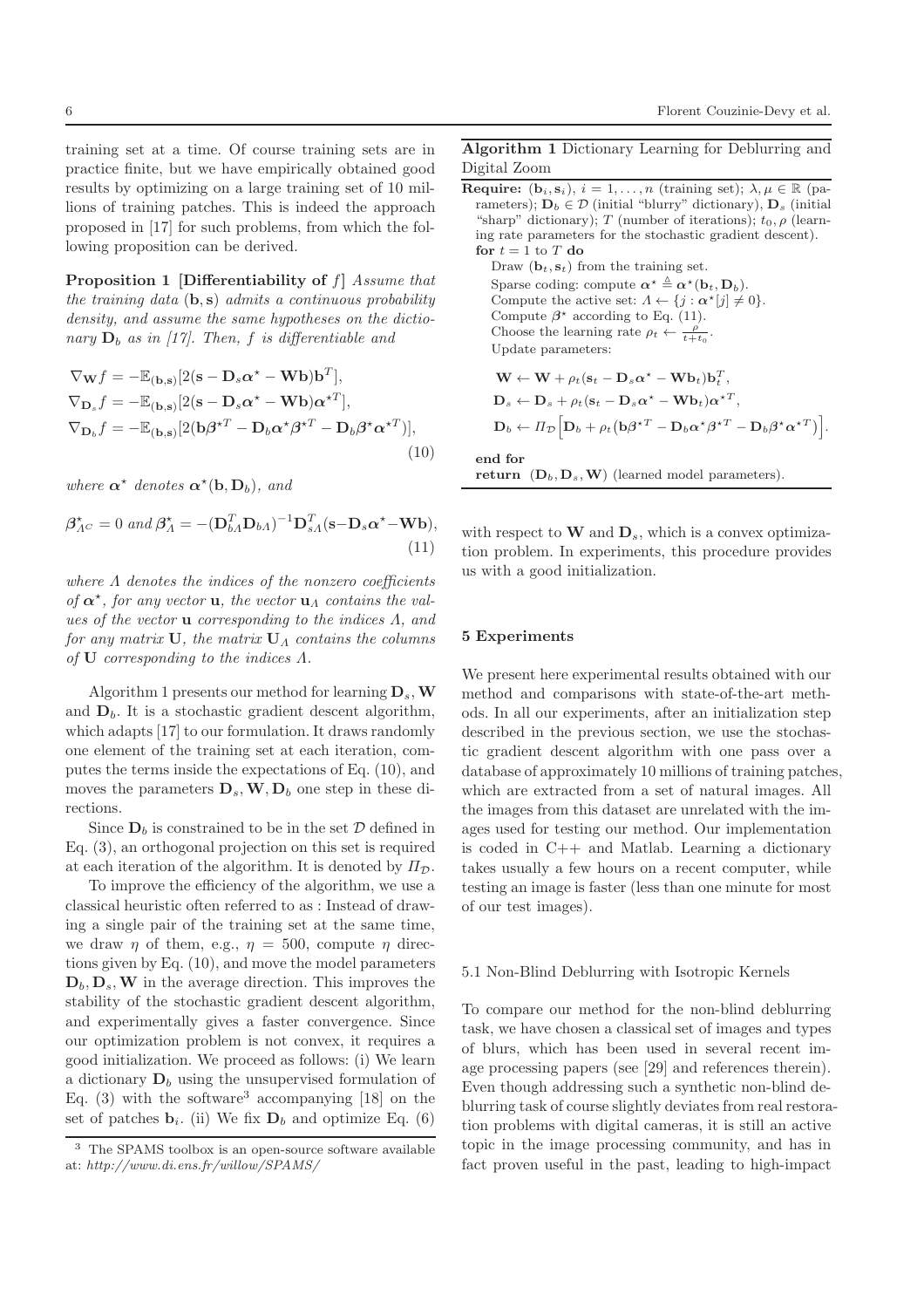| Exp.          | Blur kernel <b>k</b>                                      | noise $\sigma^2$ |
|---------------|-----------------------------------------------------------|------------------|
|               | $9 \times 9$ uniform blur                                 | 0.308            |
| $\mathcal{D}$ | $k(x_1, x_2) = 1/(1 + x_1^2 + x_2^2)$                     |                  |
| $\mathcal{R}$ | $k(x_1, x_2) = 1/(1 + x_1^2 + x_2^2)$                     |                  |
|               | ${\bf k} = [1 \ 4 \ 6 \ 4 \ 1]^T [1 \ 4 \ 6 \ 4 \ 1]/256$ | 49               |
|               | Gaussian blur of variance $\sigma_b = 1$                  | 25               |
|               | Gaussian blur of variance $\sigma_h = 2$                  | 25               |

Table 1 Experiments settings for the non-blind deblurring.

applications in astronomic imaging [25] for example (see Section 5.2).

The different combinations of blurs and noises are detailed in Table 5.1, with the shape of the blur kernel and the variance of the noise (which is Gaussian and white). They are used in other papers and go from strong-blur/weak-noise to weak-blur/strong-noise cases.

images from our training database, and learned dictionaries of size  $k = 512$  elements. We have observed that the results quality usually improves with the dictionary size, 512 being a good compromise between quality and computational cost. Since our database is large, the parameters  $\mu$  is always set to a negligible value,  $\mu = 10^{-8}$ . The size of patches  $m_s$  and  $m_b$  are respectively set to 7 and 11 for all experiments. The only parameter which should be carefully tuned to obtain good results is the regularization parameter  $\lambda$ . Following [4,10,13], we have manually chosen a value of  $\lambda$  via a rough grid search for each type of blur and used it for every image. We report quantitative results in Table 5.1 in terms of improvement in signal-to-noise ratio  $(ISNR)^4$  and compare our method to the classical Richardson-Lucy algorithm [23], and to recent state-of-the-art methods [4,10, 16]. A few values are missing in the table: these experiments were not done by the authors of the papers. We observe that our method is competitive or better than the state of the art in experiments  $2, 3, 4, 5, 6$ , where the supports of the blur kernels are relatively small. On the contrary, our algorithm is significantly behind other approaches in the case 1, probably because our patches are too small compared to the kernel size. The simple linear model while not at the state of the art, is giving surprisingly good results for most of the blurs. Its combination with the dictionaries shows a significant improvement, leading to state-of-the-art performances. Qualitative results are presented in Figures 1, 2 and 3.



Fig. 5 Anisotropic kernels from [16] used in our experiments.

#### 5.2 Astronomical Images

For each blur level, we have generated pairs of blurry/sharp<br>  $\frac{1}{2}$  illustrated here on astronomical imaging, which Our method is not designed specifically for the restoration of natural images. It adapts itself to the training set and can so be applied on various data. This versais a field where non-blind deblurring has had a major industrial impact. The experiment setting is based on a classical astronomical case. A star image has to be recovered from a blurred and noisy version of it. The blur kernel is the Hubble Space Telescope kernel as given in [25]. The additive noise is Gaussian. The training set is constructed from several others star images.

> Figure 4 presents the results with several deblurring algorithm. Our method result is quantitatively better than the other algorithms: While the two algorithms adapted to natural images [4,15] gives a PSNR of 30.8 and 31.3, our method gets 33.5. In particular, our algorithm manages to recover really high values on the brightest stars. This is not surprising, several of these algorithms use priors that do not fit well astronomical images, but it validates the capability of our method to adapt to various data.

#### 5.3 Non-Blind Deblurring with Anisotropic Kernels

While deblurring isotropic blurs is sufficient in many applications, anisotropic blurring appears in practical cases, e.g., camera-shaking blur. To test our algorithm on this setting, we used the kernels from the database by Levin et al. [16]. The local nature of our algorithm makes computationally challenging the treatment of large blurs and so we only worked with downsampled versions of the proposed kernels (by a factor 2). The 8 kernels used are shown in Figure 5. White Gaussian noise of variance 2 is added to the blurry images before deblurring. We compare in Table 3 with the sparse-gradientbased algorithm from Levin et al. [15] which is, to the best of our knowledge, the one giving the state-of-theart results for this type of kernels.

Denoting by MSE the mean-squared-error for images whose intensities are between 0 and 255, the PSNR is defined as  $PSNR = 10 \log_{10}(255^2/\text{MSE})$  and is measured in dB. A gain of 1dB reduces the MSE by approximately 20%.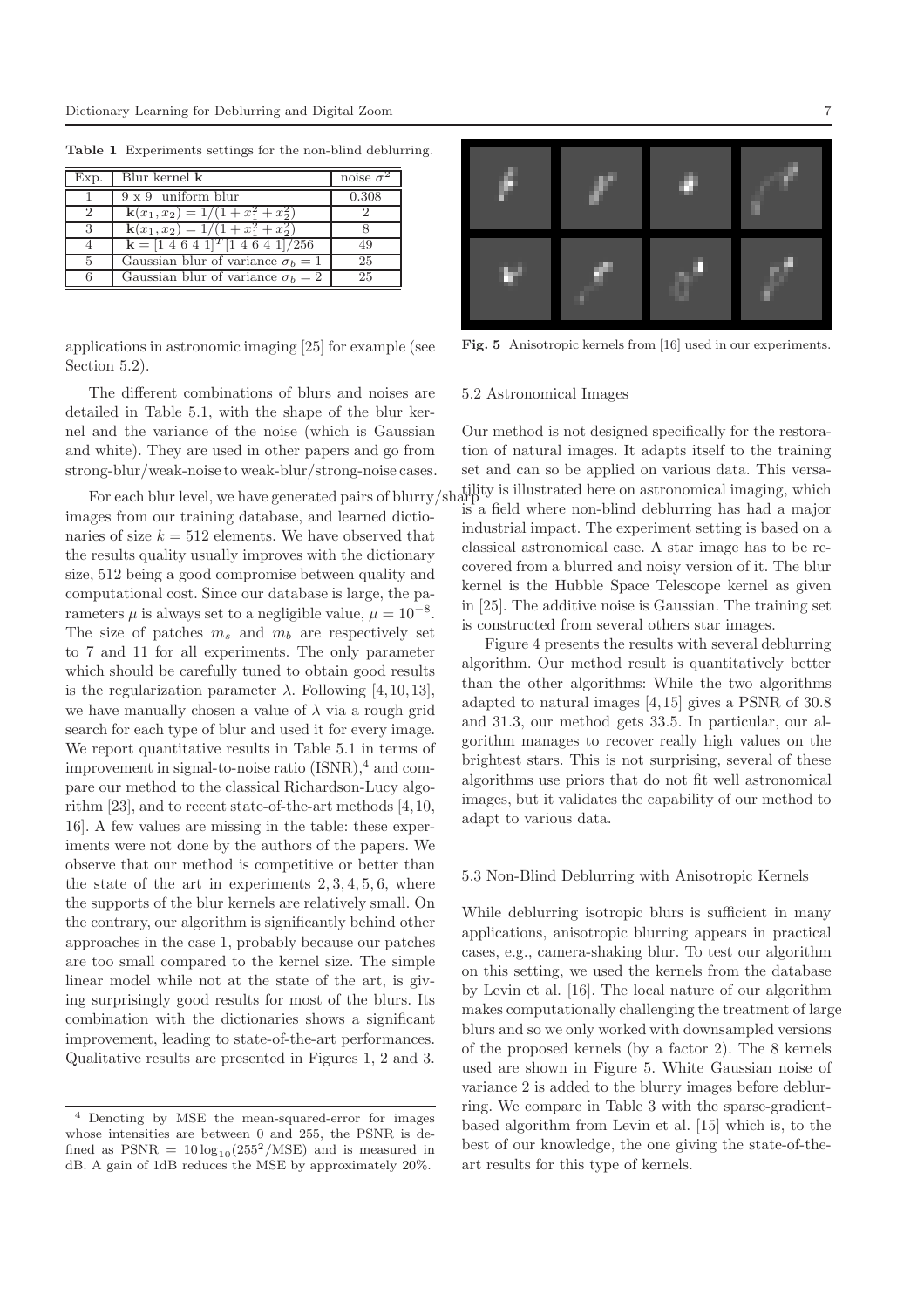|                                     | Exp. 1 Exp. 2 Exp. 2 Exp. 3 Exp. 3 Exp. 4 Exp. 3 Exp. 3 Exp. 2 Exp. 3 Exp. 4 Exp. 5 Exp. 6 |       |       |           |                          |                          |       |       |       |         |       |       |
|-------------------------------------|--------------------------------------------------------------------------------------------|-------|-------|-----------|--------------------------|--------------------------|-------|-------|-------|---------|-------|-------|
|                                     |                                                                                            |       |       | Cameraman |                          |                          |       |       |       | Lena    |       |       |
| <b>PSNR</b> input image             | 20.76                                                                                      | 22.35 | 22.29 | 24.7      | 25.53                    | 23.44                    | 25.84 | 27.57 | 27.35 | 29.00   | 30.74 | 28.97 |
| Richardson-Lucy [23]                | 4.47                                                                                       | 5.53  | 3.58  | 0.49      | 1.21                     | 1.04                     | 4.80  | 5.29  | 2.71  | 0.02    | 0.26  | 0.53  |
| Sparse gradient [15]                | 7.73                                                                                       | 6.89  | 4.78  | 2.24      | 2.64                     | 2.70                     | 7.02  | 2.83  | 5.44  | 4.06    | 3.30  | 3.33  |
| SA-DCT<br>$\lceil 10 \rceil$        | 8.55                                                                                       | 8.11  | 6.33  | 3.37      | $\overline{\phantom{0}}$ | $\overline{\phantom{0}}$ | 7.79  | 7.55  | 6.10  | 4.49    | 3.56  | 3.46  |
| BM3D<br> 4                          | 8.34                                                                                       | 8.19  | 6.40  | 3.34      | 3.73                     | 3.83                     | 7.97  | 7.95  | 6.53  | 4.81    | 4.18  | 4.12  |
| Linear                              | 3.34                                                                                       | 7.72  | 6.00  | 3.20      | 3.47                     | 2.69                     | 3.58  | 7.30  | 5.82  | 4.64    | 3.89  | 3.58  |
| $\text{Linear} + \text{Dictionary}$ | 4.76                                                                                       | 8.35  | 6.47  | 3.57      | 3.94                     | 3.35                     | 4.83  | 7.79  | 6.13  | 5.16    | 4.34  | 4.17  |
|                                     |                                                                                            |       |       | House     |                          |                          |       |       |       | Barbara |       |       |
| <b>PSNR</b> input image             | 24.11                                                                                      | 26.28 | 26.10 | 28.51     | 30.16                    | 28.18                    | 22.49 | 23.49 | 23.35 | 24.28   | 25.02 | 23.46 |
| Richardson-Lucy<br> 23              | 6.46                                                                                       | 5.86  | 3.68  | 0.04      | 0.25                     | 0.59                     | 2.26  | 2.70  | 1.13  | $-0.06$ | 0.12  | 0.02  |
| Sparse gradient [15]                | 10.16                                                                                      | 8.03  | 6.43  | 4.09      | 3.47                     | 3.92                     | 2.88  | 6.87  | 1.51  | 0.57    | 0.66  | 1.11  |
| SA-DCT<br>$\lceil 10 \rceil$        | 10.5                                                                                       | 9.02  | 7.74  | 4.99      | 4.14                     | 4.21                     | 4.79  | 5.45  | 2.54  | 1.31    | ۰     |       |
| Dabov et al.<br>[4]                 | 10.85                                                                                      | 9.32  | 8.14  | 5.13      | 4.79                     | 5.30                     | 5.86  | 7.80  | 3.94  | 1.90    | 3.17  | 1.94  |
| Linear                              | 4.25                                                                                       | 8.90  | 7.58  | 5.22      | 4.51                     | 4.26                     | 2.39  | 7.18  | 4.27  | 1.86    | 2.89  | 1.56  |
| $\Delta$ Linear + Dictionary        | 6.99                                                                                       | 9.32  | 7.71  | 5.74      | 4.98                     | 5.09                     | 2.65  | 7.64  | 4.59  | 2.00    | 3.11  | 1.70  |

Table 2 Isotropic deblurring results in ISNR (PSNR improvement). For each image/experiment, the best result is in bold. Four values are missing: the results for this experiment were taken from [29], who does not test on the exact same set of images than us.

Table 3 Anisotropic deblurring results in mean ISNR (PSNR improvement) over 5 images. The kernels used are downsampled versions of those from [16].

| Kernel                                |       |      |       |       |
|---------------------------------------|-------|------|-------|-------|
| Sparse gradient [15]                  | 9.04  | 6.91 | 7.49  | 10.67 |
| Ours                                  | 10.67 | 7.17 | 9.02  | 6.63  |
|                                       |       |      |       |       |
| Kernel                                |       |      |       |       |
| $\lceil 15 \rceil$<br>Sparse gradient | 8.64  | 9.18 | 11.15 | 10.24 |

Our method does significantly worse than [15] on three of these kernels: there are the ones where the kernel is large and we think it is probably due to the locality of our predictor. For the 8 kernels, we worked with patches of size 13 and it might be not sufficient for too big kernels.

#### 5.4 Digital Zoom

Following the same experimental protocol than for the deblurring experiments, we have evaluated our method for the digital zooming task. The dictionary size is  $k =$ 512, and the patch sizes are  $m_b = 11$  and  $m_s = 7$ . Digital zooming is usually done on good quality images, with a very small noise: for this reason we use a small regularization parameter λ, which is set to 0.005.

It is always difficult to evaluate quantitatively the results of digital zoom algorithms. Indeed, upsampling and downsampling methods are often subject to subpixel misalignments, which are visually imperceptible, but make important mean square error differences. Moreover, the antialiasing filter that has to be applied during

the downsampling is rarely detailed, making comparisons difficult. For this experiment, we used the Matlab function imresize with a bicubic interpolation to create the low-resolution images. The choice of the antialiasing, which allows to create the training set, is really important. With a too strong antialiasing our method might sharpen too much the images, while with a weak antialiasing it might not deblur enough.

We compare quantitatively with the method from Yang et al. [28] that also uses dictionaries, proving the efficiency of the discriminative approach. The dictionaries sizes are the same as ours (512), and the parameter  $\lambda$  is chosen on a validation set of images. This method works in two steps, first, it predicts a high-resolution image from a filtered version of the low resolution one using pairs of dictionaries, then, the image is cleaned using a backprojection. We compare the results at both steps with our method in Table 4.

Our method outperforms the full method from Yang et al. [28] by a small margin. But their results obtained only with dictionaries are significatively worse than ours. The discriminative learning of the dictionaries and the addition of the linear predictor improve greatly the results. Figure 6 compares our results with the ones of Yang et al. using one image from [28]. We have observed that both methods improve significantly upon the bicubic interpolation and gives similar results (with the backprojection step for Yang et al. [28] method).

We have also compared qualitatively our method with others works: In Figure 7, we present digital zooming results (by a factor 4) obtained on one image from [7,12]. Our results are in general slightly better visually than [7] (see the texture of the baby's hat for instance),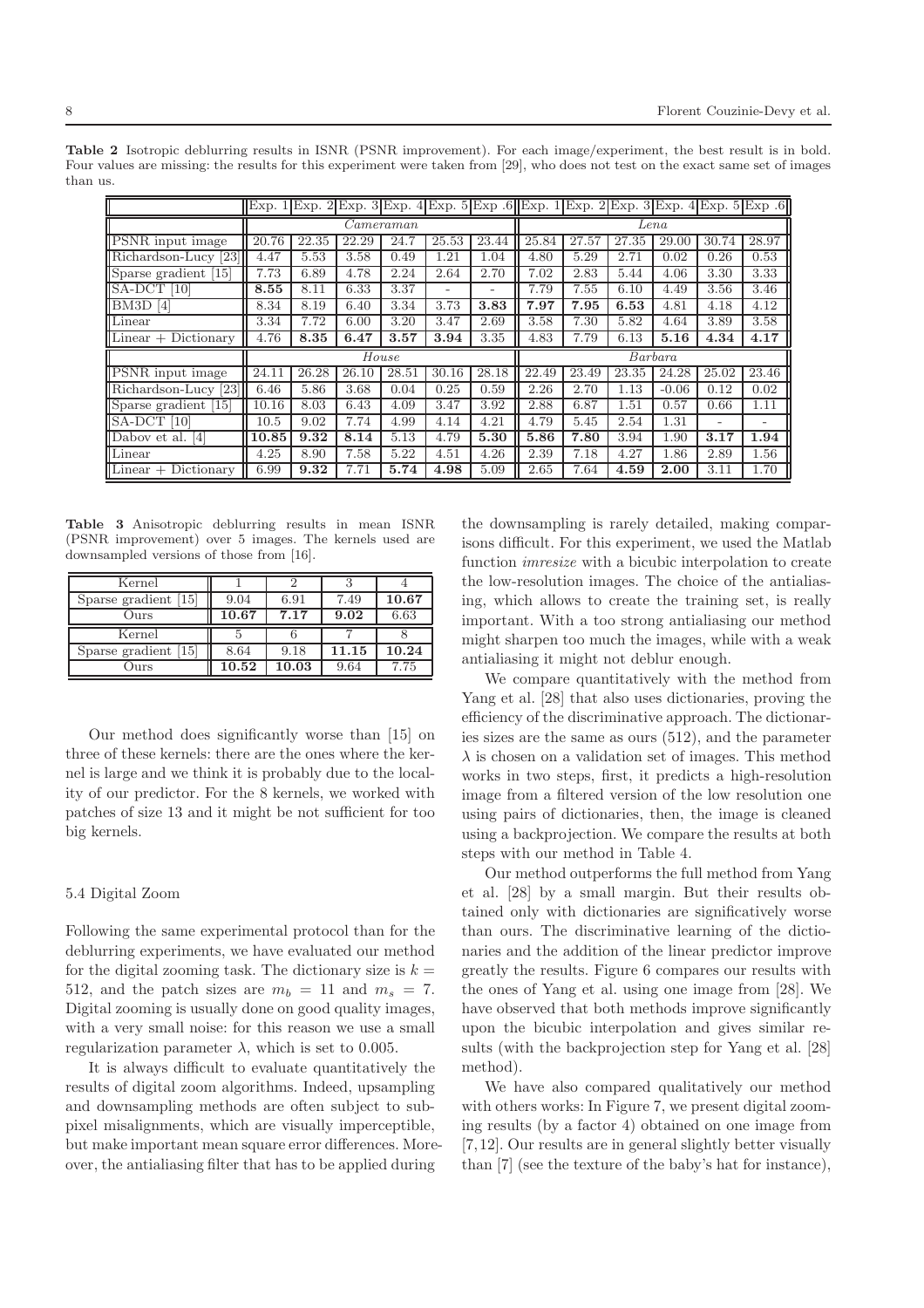

Fig. 1 Examples of deblurring and close-up for the case 2. First two lines, from top to bottom, left to right: original image, blurry image, Richardson-Lucy, sparse gradient [15], SA-DCT [10], our method. Last two lines: close-ups in the same order. Best seen by zooming on a computer screen.

but slightly behind [12] in terms of sharpness of edges (e.g. the baby's mouth). On the other hand, Glasdner et al. [12]'s algorithm reconstructs sometimes structures not present in the original image (e.g., square edges in the baby eye). In textured areas, we perform as good as [12].

## 6 Conclusion

In this paper, we have presented a new formulation for image deblurring and digital zooming using a supervised formulation of dictionary learning combined with a linear predictor. With a stochastic gradient descent algorithm, our approach is efficient and allows the use of millions of training samples. Experiments on natural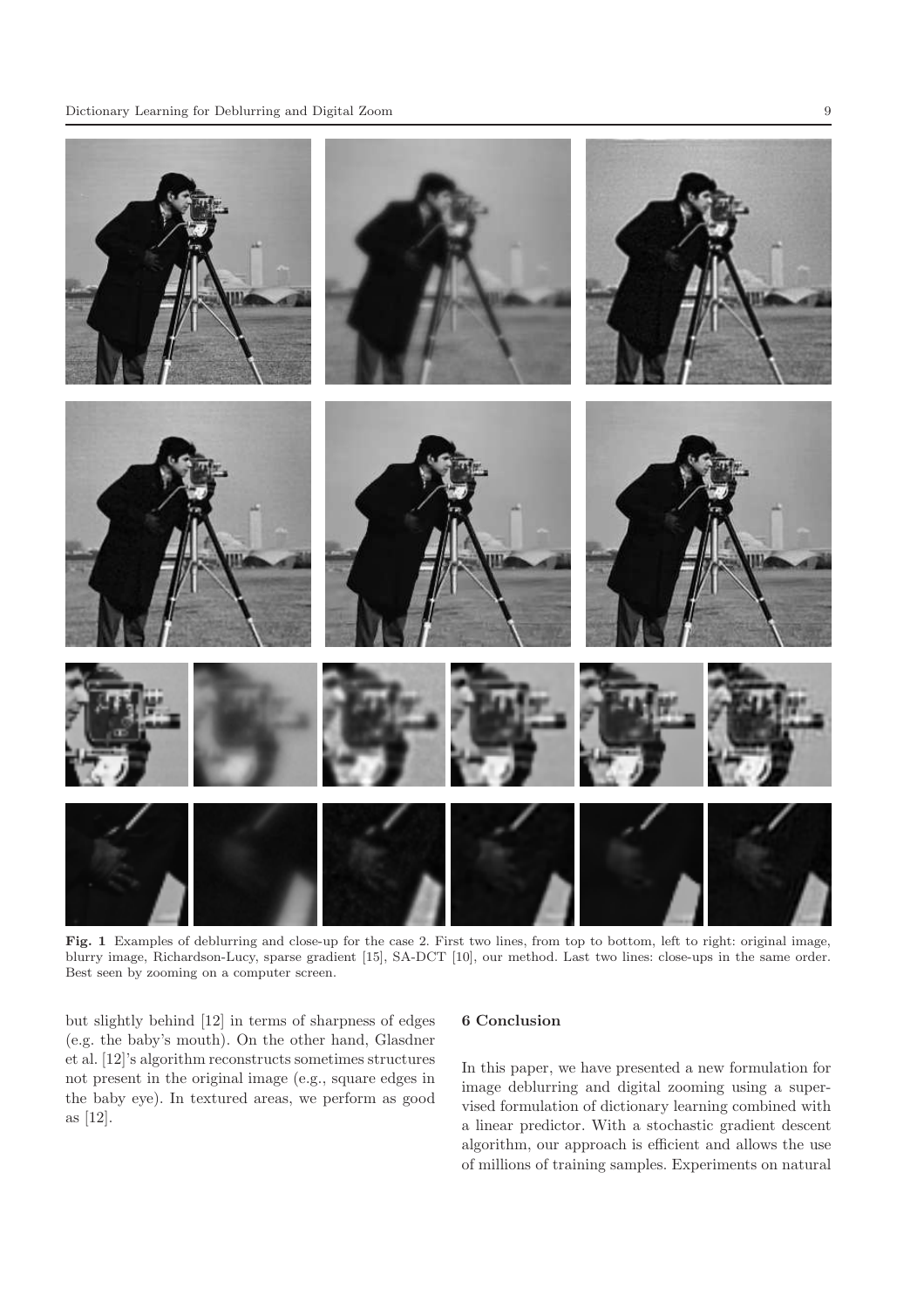

Fig. 2 Examples of deblurring for the case 3. First two line, from top to bottom, left to right: original image, blurry image, Richardson-Lucy, sparse gradient [15], SA-DCT [10], our method. Last two lines: close-ups in the same order. Best seen by zooming on a computer screen.

images show that our method is competitive with the state of the art for the non-blind deblurring and digital zooming tasks. Future work will consist of extending the approach to the blind deblurring problem, where a blur kernel has to be learned at the same time as the learned dictionaries, and exploiting self-similarities in images, which have proven to be very successful for digital zooming [12] and image denoising [19].

Acknowledgements This research was partially supported by the Agence Nationale de la Recherche (MGA Project) and the European Research Council (SIERRA and VideoWorld projects). In addition, Julien Mairal has been supported in part by the NSF grant SES-0835531 and NSF award CCF-0939370. The authors would like to thanks Jean-Luc Starck for sharing the astronomical data used in subsection 5.2 and Jianchao Yang for providing us with his code of digital zooming.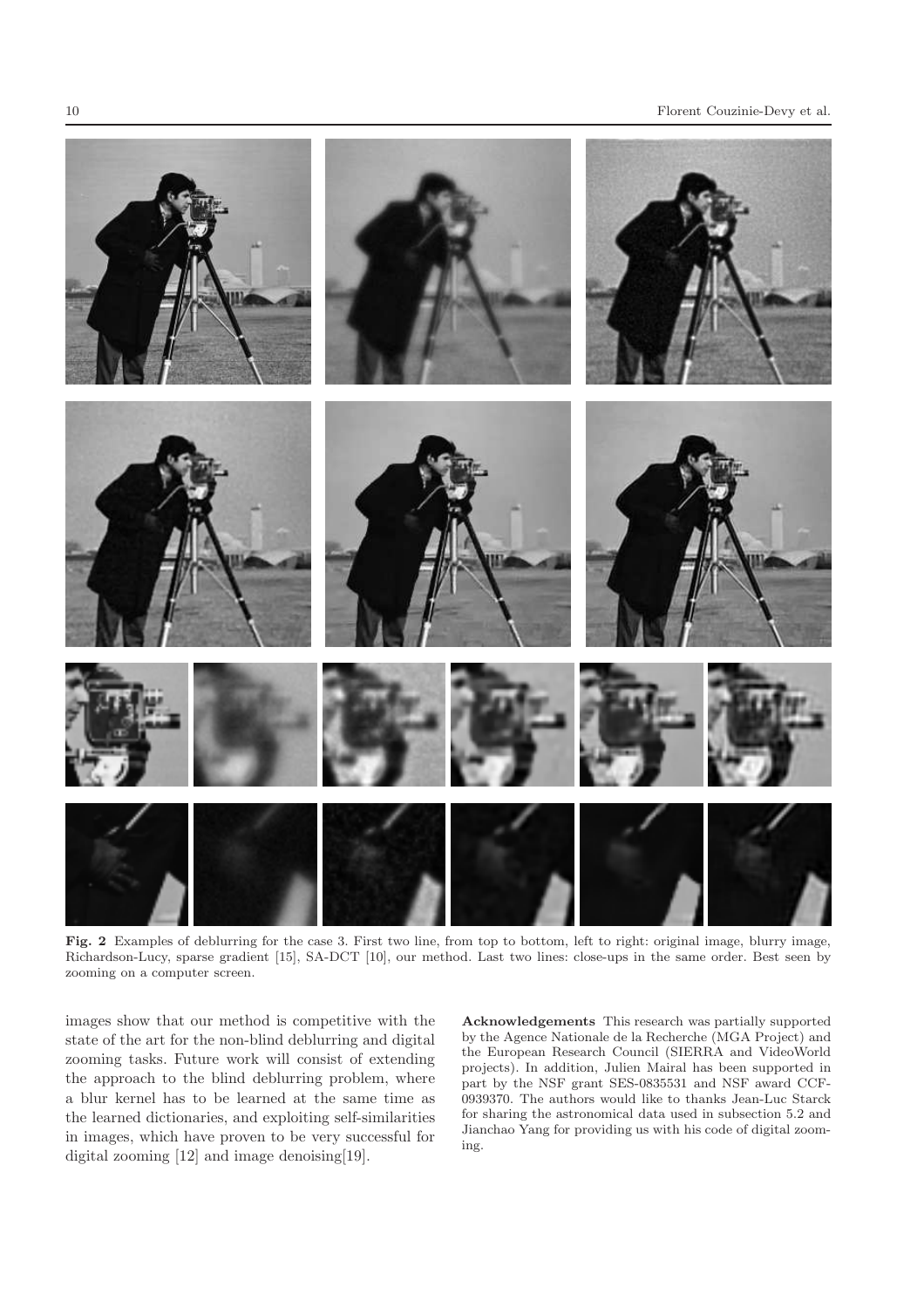

Fig. 3 Examples of deblurring for the case 4. From top to bottom, left to right: original image, blurry image, Richardson-Lucy, sparse gradient [15], SA-DCT [10], our method. Best seen by zooming on a computer screen.

Table 4 Digital zoom (by a factor 2) quantitative results in PSNR. We present two values for Yang et al. method: the first one is the result given by their dictionaries, the second one is obtained by adding a backprojection algorithm to the dictionaries. For each image, the best result is in bold.

|                     |       | Cubic spline Yang et al. [28] Ours |  |
|---------------------|-------|------------------------------------|--|
| Lena                | 31.91 | $32.13 / 33.06$ 33.31              |  |
| Girl II             | 31.44 | $31.48 / 31.93$ 32.00              |  |
| Flower <sup>1</sup> | 38.48 | 38.69 / 39.59 39.92                |  |

#### References

- 1. Buades, A., Coll, B., Morel, J.: A non-local algorithm for image denoising. In: Proceedings of the IEEE Conference on Computer Vision and Pattern Recognition (CVPR) (2005)
- 2. Chen, S., Donoho, D., Saunders, M.: Atomic decomposition by basis pursuit. SIAM Journal on Scientific Computing 20, 33–61 (1999)
- 3. Dabov, K., Foi, A., Katkovnik, V., Egiazarian, K.: Image Denoising by Sparse 3-D Transform-Domain Collabora-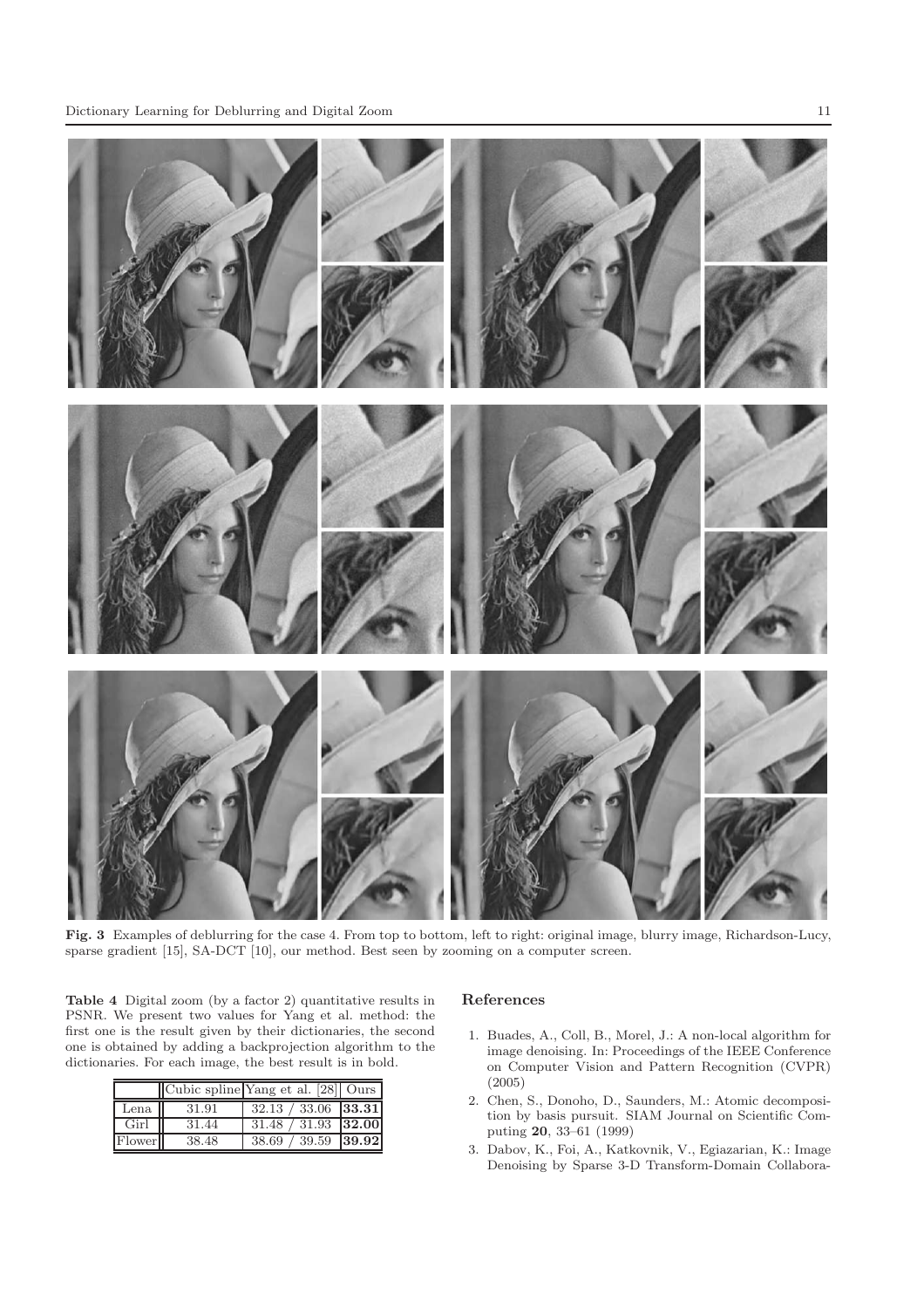

Fig. 4 Example of deblurring of an astronomical image. Between parenthesis is indicated the PSNR. First line: Original, blurred and noisy image (25.3) , Wiener deblurring (29.6). Second line: sparse gradient [15] (31.3), BM3D [4] (30.8), our method (33.5). Best seen in color.



Fig. 6 Digital zoom by a factor 2. The top line shows the full image and the bottom one a zoom on one section. From left to right: bicubic interpolation, Yang et al. [28] (dictionary only), Yang et al. [28] with backprojection, our results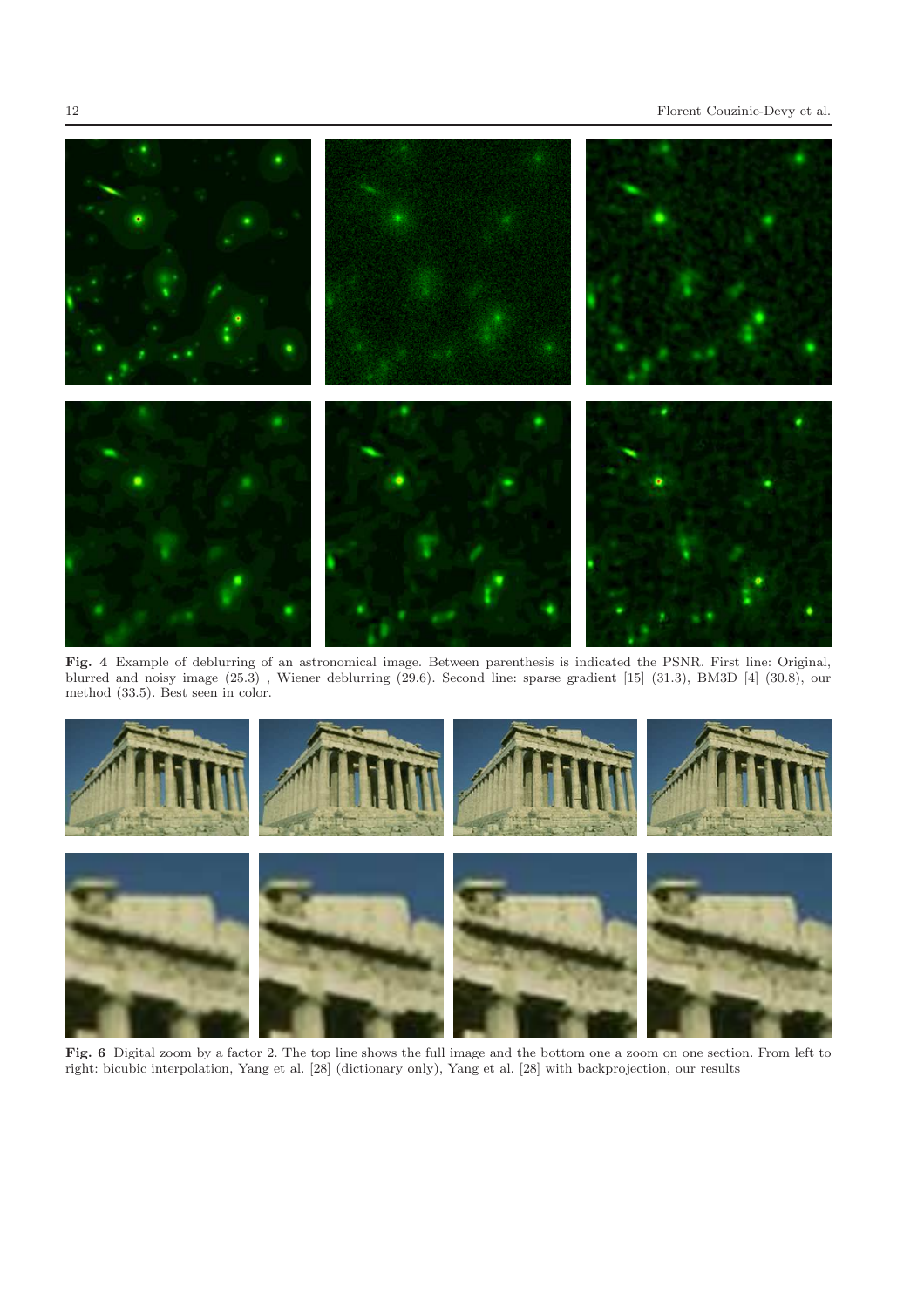

Fig. 7 Digital zoom by a factor 4. From left to right: bicubic interpolation, Fattal et al [7], Glasner et al. [12], our results. Best seen by zooming on a computer screen.

tive Filtering. IEEE Transactions on Image Processing 16(8), 2080–2095 (2007)

- 4. Dabov, K., Foi, A., Katkovnik, V., Egiazarian, K.: Image restoration by sparse 3D transform-domain collaborative filtering. In: SPIE Electronic Imaging, vol. 6812 (2008)
- 5. Dias, J.: Fast gem wavelet-based image deconvolution algorithm. IEEE International Conference on Image Processing (2003)
- 6. Elad, M., Aharon, M.: Image denoising via sparse and redundant representations over learned dictionaries. IEEE Transactions on Image Processing  $54(12)$ ,  $3736-3745$ (2006)
- 7. Fattal, R.: Image upsampling via imposed edge statistics. ACM Transactions on Graphics 26(3) (2007)
- 8. Fergus, R., Singh, B., Hertzmann, A., Roweis, S.T., Freeman, W.T.: Removing camera shake from a single photograph. ACM Trans. Graph. 25(3), 787–794 (2006)
- 9. Figueiredo, M., Nowak, R.: A bound optimization approach to wavelet-based image deconvolution. IEEE International Conference on Image Processing (2005)
- 10. Foi, A., Dabov, K., Katkovnik, V., Egiazarian, K.: Shapeadaptive DCT for denoising and image reconstruction. In: Proceedings of SPIE, vol. 6064, pp. 203–214 (2006)
- 11. Freeman, W., Jones, T., Pasztor, E.: Example-based super-resolution. IEEE Computer Graphics and Applications pp. 56–65 (2002)
- 12. Glasner, D., Bagon, S., Irani, M.: Super-resolution from a single image. In: Proceedings of the IEEE International Conference on Computer Vision (ICCV) (2009)
- 13. Guerrero-Colon, J., Mancera, L., Portilla, J.: Image restoration using space-variant gaussian scale mixtures in overcomplete pyramids. IEEE Transactions on Image Processing 17(1), 27–41 (2008)
- 14. Hansen, P.: Rank-deficient and discrete ill-posed problems: numerical aspects of linear inversion. Society for Industrial Mathematics (1998)
- 15. Levin, A., Fergus, R., Durand, F., Freeman, W.: Deconvolution using natural image priors. ACM Transactions on Graphics 26
- 16. Levin, A., Weiss, Y., Durand, F., Freeman, W.: Understanding and evaluating blind deconvolution algorithms. In: Proceedings of the IEEE Conference on Computer Vision and Pattern Recognition (CVPR) (2009)
- 17. Mairal, J., Bach, F., Ponce, J.: Task-Driven Dictionary Learning. IEEE Transactions on Pattern Analysis and Machine Intelligence (2011). To appear.